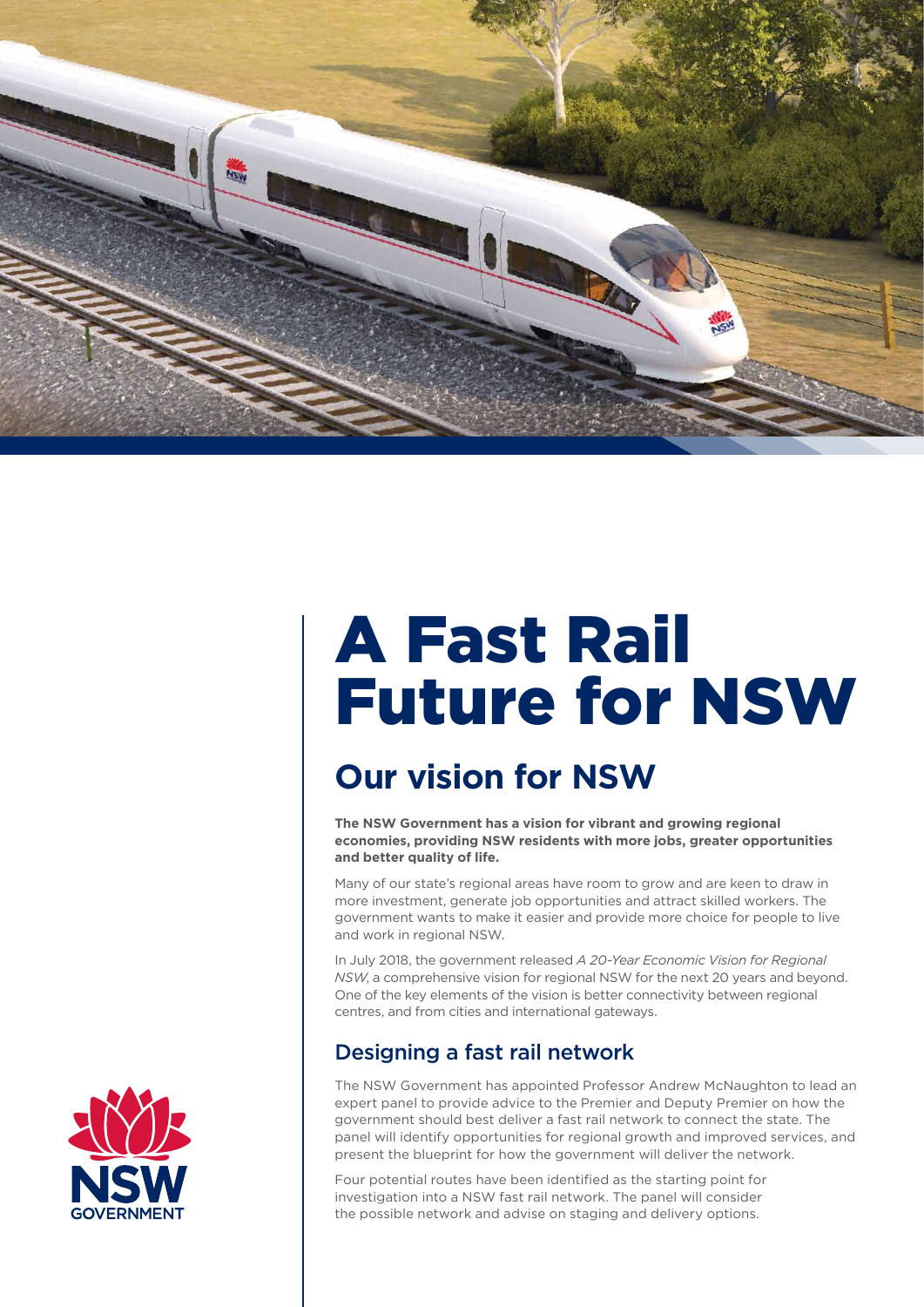### A NSW focus for fast rail

Long-distance fast and high-speed rail studies have been undertaken in Australia over many years. These studies have usually focused on linking the major Eastern Seaboard cities of Sydney, Brisbane, Canberra and Melbourne. These studies focused on rail as a competitor to air and road transport options. Most of the studies found that the costs and required ticket prices of an interstate high-speed rail network would be insurmountably high compared to likely customer volumes.

Until now, limited work has been done on the potential for a fast rail network connecting regional cities within NSW. The Fast Rail Network Strategy will, for the first time, provide a comprehensive assessment focused on connecting regional cities.

### Improving connectivity in regional NSW

**2** A FAST RAIL FOR NSW

The objectives of the Fast Rail Network Strategy will reflect *A 20-Year Economic Vision for Regional NSW*. Thousands of people travel along passenger rail corridors in NSW every day, moving within regions, or between major regional centres and Sydney. Passengers travel for work, education, tourism, and to attend events or access services. Our major regional centres and communities along rail corridors are important and vibrant parts of NSW. They offer diverse and affordable housing, access to employment and education, and lifestyle opportunities. The strategic planning and delivery of faster rail connections within regional NSW will increase the number of commuters, connect more people with regional NSW and alleviate growth pressures in Sydney.

<u>an</u>

681 006-3

**HIN HILMAN** 

### Potential travel times from Sydney

The delivery of fast rail has the potential to slash travel times by up to 75 per cent. A selection of approximate travel times could be:

| Current      |              | <b>Faster rail</b><br>$<$ 200 $km/h$ | High-speed rail<br>$>250$ km/h |
|--------------|--------------|--------------------------------------|--------------------------------|
|              |              |                                      |                                |
| Newcastle    | $2:35$ hours | $2:00$ hours                         | $0.45$ hours                   |
| <b>Nowra</b> | $2:39$ hours | $2:00$ hours                         | $0:45$ hours                   |
| Goulburn     | $2:31$ hours | $1:45$ hours                         | $0.30$ hours                   |
| Wollongong   | $1:25$ hours | $1:00$ hours                         | $0:30$ hours                   |
| Gosford      | $1:19$ hours | $1:00$ hours                         | $0.30$ hours                   |
|              |              |                                      |                                |

### Learning from international experience

**Japan:** The Shinkansen, or bullet train, opened in 1964 and was the world's first high-speed rail line. The network has grown in phases and continues to expand after more than 50 years. The network has changed the pattern of business in Japan and increased tourism. It is estimated to have a US\$19 billion economic impact per year.

**France:** The TGV opened in 1981 and connects more than 150 cities and towns in France, as well as cities in neighbouring countries. The combination of dedicated high-speed lines and mixed conventional lines has enabled the incremental growth of the network, increasing connectivity and improving regional services.

**United Kingdom:** High Speed 1 (HS1) in the UK has transformed the prosperity of small towns and cities 100–150 kilometres from London. HS1 has been a catalyst for growth in the regions it serves, increasing the regional talent pool, and attracting investment and business into the regions.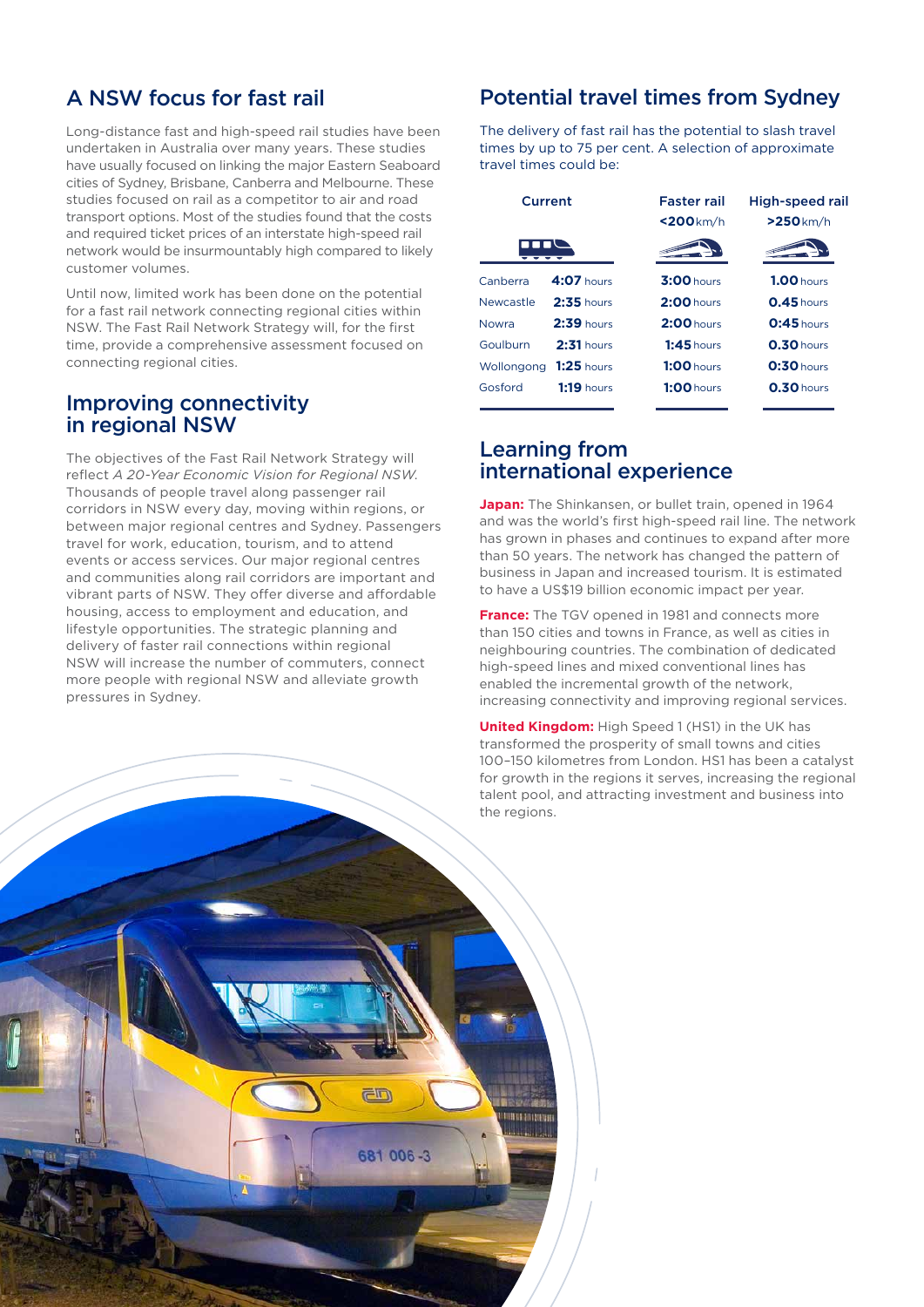# **From strategy to delivery**

The government is committed to moving from high-level vision to planning and on to delivery.

The Fast Rail Network Strategy will present a blueprint for how the network could be delivered. Having a strategy will ensure future investment decisions on fast rail are well considered.

Preparing the Fast Rail Network Strategy in 2019 is the first significant step in taking the network from vision to delivery.

**The government will commence work on the first stage of our fast rail network in the next term of government.**



#### **Short to medium-term focus**

Upgrades and optimisation of existing rail routes and new fleet, with services of at least 200 km/h

- **•** Dedicated track improvements on existing routes will enable faster journey speeds, improve reliability and enhance comfort. These track improvements could include junction rearrangements, curve easing, deviations, passing loops and level crossing removals.
- **•** There are also opportunities for new technology and train options that may reduce journey times.



Dedicated high-speed rail, with new lines and routes, and possible speeds of over 250 km/h

**•** A high-speed rail network would require a new dedicated and purpose-built line, and new rolling stock.





International experience has demonstrated that fast rail networks can be delivered in stages. Each stage delivers immediate benefits while stepping closer to the game-changing vision. We will start delivering improvements that step us towards the vision for a fast rail future.



**Right:** Potential routes identified for investigation